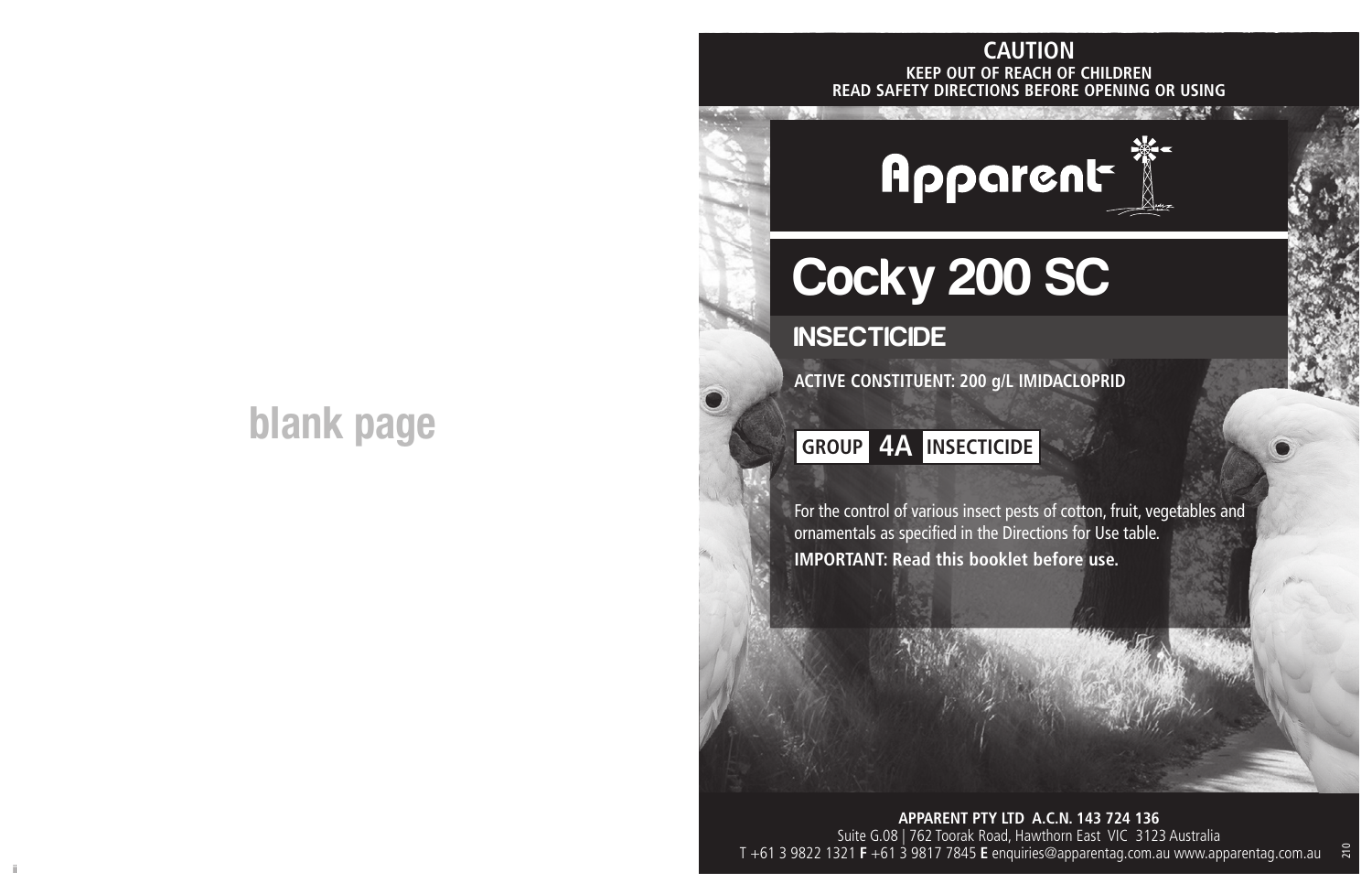#### **DIRECTIONS FOR USE FOLIAR SPRAY APPLICATIONS**

| <u>VEIAU VEIALE ALLEIVALIVIU</u><br><b>Crop</b> | Pest                                     | Rate                                                                                                 | <b>WHP</b>       | <b>Critical Comments</b>                                                                                                                                                                                                                                                                                                                                                                                                                                                                                                                                                                                                                                                                                                                                                                                                                                                                                                                                                                                                                                                                                                                                                                                                                                                                                                                                                                                                                                                                                                                                                                                                                                                                                                                                                                                                                |
|-------------------------------------------------|------------------------------------------|------------------------------------------------------------------------------------------------------|------------------|-----------------------------------------------------------------------------------------------------------------------------------------------------------------------------------------------------------------------------------------------------------------------------------------------------------------------------------------------------------------------------------------------------------------------------------------------------------------------------------------------------------------------------------------------------------------------------------------------------------------------------------------------------------------------------------------------------------------------------------------------------------------------------------------------------------------------------------------------------------------------------------------------------------------------------------------------------------------------------------------------------------------------------------------------------------------------------------------------------------------------------------------------------------------------------------------------------------------------------------------------------------------------------------------------------------------------------------------------------------------------------------------------------------------------------------------------------------------------------------------------------------------------------------------------------------------------------------------------------------------------------------------------------------------------------------------------------------------------------------------------------------------------------------------------------------------------------------------|
| Cotton                                          | Aphids<br><b>Mirids</b>                  | 250 mL/ha + Penetra Penetrant at<br>$0.2\%$ v/v (2 mL/L water)                                       | 13 weeks         | The addition of Penetra Penetrant or equivalent is critical for the performance of Apparent Cocky 200 SC<br>Insecticide. Apply early in the establishment of an aphid infestation when numbers are low (i.e. no more<br>than 1 or 2 leaves per plant with honeydew present). Applications made later than this may result in<br>reduced control.<br>Shorter residual control may be evident and a repeat application of a registered aphicide (follow the Cotton<br>Insecticide Resistance Management Strategy for cotton aphid) may be required to achieve complete control:<br>• if application of Apparent Cocky 200 SC Insecticide plus Penetra or equivalent are timed too late (see<br>above): or<br>• if existing high density aphid colonies (hotspots) are present; or<br>• if aphids have established throughout the plant canopy (especially lower in the canopy); or<br>• if there is high re-infestation; or<br>• if there is rapid crop growth; or<br>• if Apparent Cocky 200 SC Insecticide plus Penetra or equivalent is used following a spray-failure (e.g.<br>resistance to organophosphates or carbamate insecticides).<br>Note: Where resistance to carbamates or organophosphates is suspected, Apparent Cocky 200 SC<br>Insecticide plus Penetra or equivalent should be used first so as not to delay control of the aphids present.<br>Aphids treated with Apparent Cocky 200 SC Insecticide plus Penetra or equivalent may still be present<br>on the plant but will not be feeding. Control of aphids should initially be assessed by a reduction in<br>fresh honeydew and not on the presence of aphids on the plant. After ingesting Apparent Cocky 200 SC<br>Insecticide, aphids may take up to 5 days to die.<br>Apply when pest numbers reach treatment threshold levels as determined by field checks. |
|                                                 | Brown flea beetle                        |                                                                                                      |                  |                                                                                                                                                                                                                                                                                                                                                                                                                                                                                                                                                                                                                                                                                                                                                                                                                                                                                                                                                                                                                                                                                                                                                                                                                                                                                                                                                                                                                                                                                                                                                                                                                                                                                                                                                                                                                                         |
| Stone Fruit                                     | Green peach aphid<br>Black peach aphid   | Dilute spraying<br>25 mL/100 L<br><b>Concentrate Spraying</b><br>Refer to Mixing/Application section | 21 days          | Apply at first sign of aphid infestation. Apply as a full cover spray, ensuring thorough coverage. Apply<br>by dilute or concentrate spraying equipment. Apply the same total amount of product to the target crop<br>whether applying this product by dilute or concentrate methods. Do not use in equipment that requires<br>rates greater than 125 mL/100 L water (i.e. greater than 5 x concentrate).                                                                                                                                                                                                                                                                                                                                                                                                                                                                                                                                                                                                                                                                                                                                                                                                                                                                                                                                                                                                                                                                                                                                                                                                                                                                                                                                                                                                                               |
| Cucurbits                                       | Green peach aphid                        | 25 mL/100 L                                                                                          | 1 day            | Apply at first sign of aphid infestation.                                                                                                                                                                                                                                                                                                                                                                                                                                                                                                                                                                                                                                                                                                                                                                                                                                                                                                                                                                                                                                                                                                                                                                                                                                                                                                                                                                                                                                                                                                                                                                                                                                                                                                                                                                                               |
| Capsicum<br>Eggplant<br>Potato<br>Tomato        |                                          | <sub>or</sub><br>300 mL/ha                                                                           | 7 days<br>3 days |                                                                                                                                                                                                                                                                                                                                                                                                                                                                                                                                                                                                                                                                                                                                                                                                                                                                                                                                                                                                                                                                                                                                                                                                                                                                                                                                                                                                                                                                                                                                                                                                                                                                                                                                                                                                                                         |
| Brassicas                                       | Grey cabbage aphid<br>Turnip aphid       |                                                                                                      | 7 days           | Apply at first sign of aphid infestation. Add a wetting agent.                                                                                                                                                                                                                                                                                                                                                                                                                                                                                                                                                                                                                                                                                                                                                                                                                                                                                                                                                                                                                                                                                                                                                                                                                                                                                                                                                                                                                                                                                                                                                                                                                                                                                                                                                                          |
| Sweet Potato<br>Cucumber                        | Silverleaf whitefly, including<br>type B | 25 mL/100 L<br><sub>0r</sub>                                                                         | 7 days           | Apply at first sign of whitefly or melon thrips infestation. Apply dilute sprays (25 mL/100 L) to run off. Ensure<br>thorough coverage of underside of leaves. Use of droppers will improve coverage of underside of leaves.                                                                                                                                                                                                                                                                                                                                                                                                                                                                                                                                                                                                                                                                                                                                                                                                                                                                                                                                                                                                                                                                                                                                                                                                                                                                                                                                                                                                                                                                                                                                                                                                            |
| Eggplant                                        | <b>Melon Thrips</b>                      | 250 mL/ha                                                                                            | 7 days           |                                                                                                                                                                                                                                                                                                                                                                                                                                                                                                                                                                                                                                                                                                                                                                                                                                                                                                                                                                                                                                                                                                                                                                                                                                                                                                                                                                                                                                                                                                                                                                                                                                                                                                                                                                                                                                         |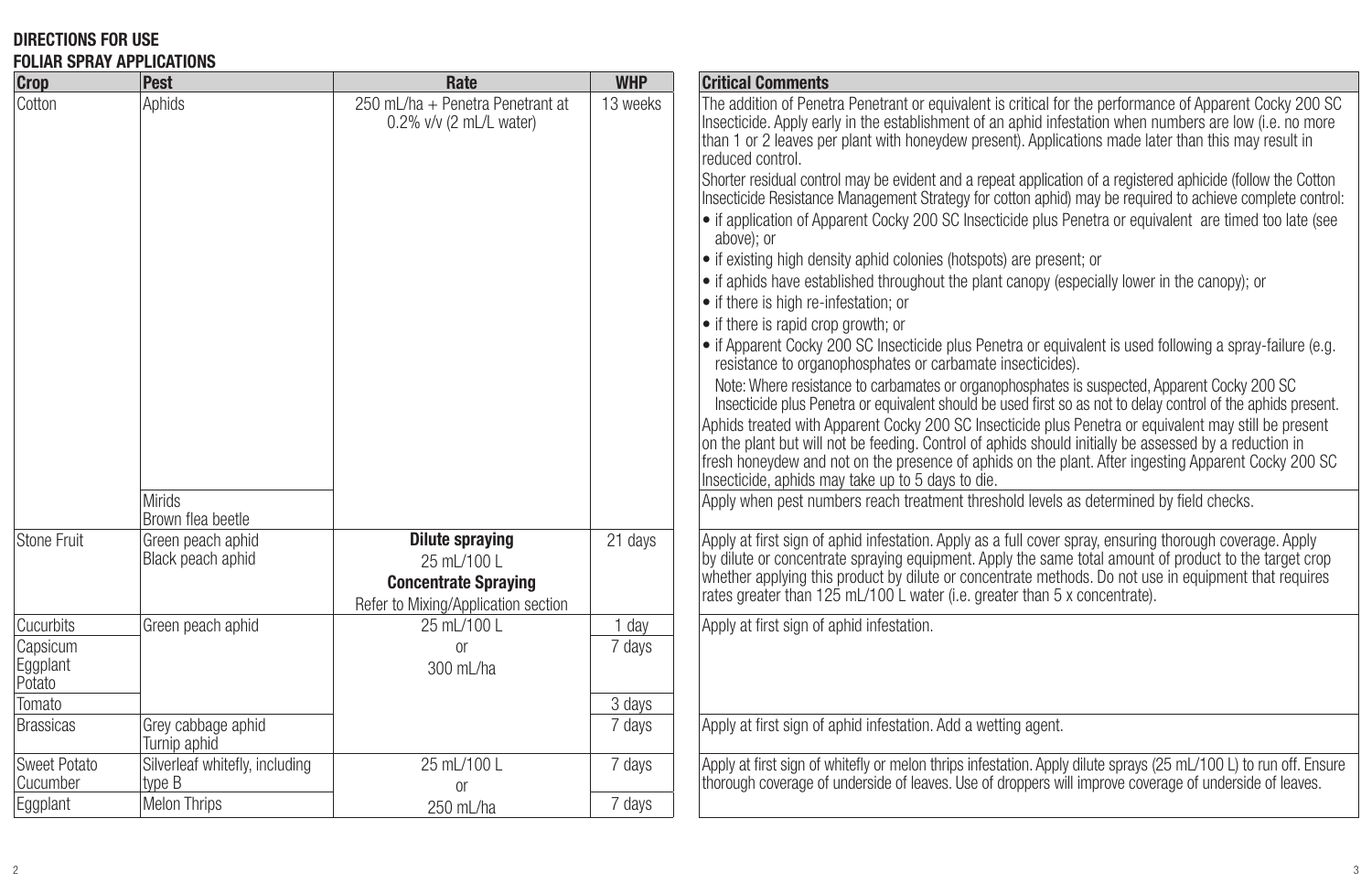| <b>Crop</b>                       | Pest                                                                                                                                                             | Rate                                                                                                                                                                                                                            | <b>WHP</b> | <b>Critical Comments</b>                                                                                                                                                                                                                                                                                                                                                                                                                                                                                                                                                |
|-----------------------------------|------------------------------------------------------------------------------------------------------------------------------------------------------------------|---------------------------------------------------------------------------------------------------------------------------------------------------------------------------------------------------------------------------------|------------|-------------------------------------------------------------------------------------------------------------------------------------------------------------------------------------------------------------------------------------------------------------------------------------------------------------------------------------------------------------------------------------------------------------------------------------------------------------------------------------------------------------------------------------------------------------------------|
| Roses                             | Aphids                                                                                                                                                           | 25 mL/100 L                                                                                                                                                                                                                     |            | Apply as a thorough spray at first sign of infestation.                                                                                                                                                                                                                                                                                                                                                                                                                                                                                                                 |
| Ornamental plants                 | Aphids<br>Azalea Lace Bug<br>Bronze Orange Bug<br>Harlequin Bug<br>Citrus Mealy Bug<br>Greenhouse Thrips<br>Fullers Rose Weevil<br><b>Hibiscus Flower Beetle</b> | 50 mL/100 L                                                                                                                                                                                                                     |            | Spray buds and flowers as needed.                                                                                                                                                                                                                                                                                                                                                                                                                                                                                                                                       |
|                                   | Longtailed Mealybug                                                                                                                                              | 50 mL/100 L + surfactant                                                                                                                                                                                                        |            | Apply 3 sprays 2 weeks apart. Use a non-ionic surfactant at label rate.                                                                                                                                                                                                                                                                                                                                                                                                                                                                                                 |
|                                   | Psyllids                                                                                                                                                         | 25 mL/100 L                                                                                                                                                                                                                     |            | Spray at first sign then a week later.                                                                                                                                                                                                                                                                                                                                                                                                                                                                                                                                  |
|                                   | Soft Scales                                                                                                                                                      | 25 mL/100 L                                                                                                                                                                                                                     |            | Spray in late spring or when scales are first seen. Apply 3 sprays 2 weeks apart. Use a non-ionic<br>surfactant at label rate.                                                                                                                                                                                                                                                                                                                                                                                                                                          |
| Turf                              | First instar larvae of:<br>African Black Beetle.<br>Argentinian Scarab,<br>Pruinose Scarab                                                                       | 2.5 L/ha or 25 mL/100L<br>Spray with at least 400 L water per<br>hectare to ensure even coverage.<br>Preferably spray on to wet or dewy<br>grass. Irrigate with 12 mm of<br>Water commencing within one hour of<br>application. |            | Apply at peak egg hatch that is mid Spring to mid Summer depending on species.                                                                                                                                                                                                                                                                                                                                                                                                                                                                                          |
|                                   | Larvae of Billbug                                                                                                                                                |                                                                                                                                                                                                                                 |            | Monitor adult activity through late Spring and early Summer. Spray when numbers peak, or when small<br>larvae (4 mm) are found in the thatch or surface soil. Early application is essential to minimize grass<br>damage due to feeding.                                                                                                                                                                                                                                                                                                                                |
| Duboisia                          | Green peach aphid                                                                                                                                                | 25 mL/100 L                                                                                                                                                                                                                     |            | Apply when aphid numbers reach spray threshold levels as determined by regular monitoring. Ensure<br>thorough coverage of all leaves.                                                                                                                                                                                                                                                                                                                                                                                                                                   |
| Pananus Trees                     | Flatid (Jamella australiae)                                                                                                                                      | <b>Spot Spray</b><br>875 mL/100 L of water<br><b>Stem Injection</b><br>1.75 L/1 L of water                                                                                                                                      |            | Spot Spray: Spray 100 mL of mixture directly into the leafy throat of each head.<br><b>Stem Injection:</b> Drill holes 0.5 to 1 cm in diameter and 10 cm deep at an angle of $30^{\circ}$ . 1 to 1.5 m above<br>ground level. Drill one hole per limb (or trunk in single trunked trees). Apply 5 mL of mixture in each hole<br>and seal the hole. Do not re-apply in the same holes. Uptake of Apparent Cocky 200 SC Insecticide, and<br>therefore control of the pest in heavily infested heads already showing severe damage, will be slow and<br>may be incomplete. |
| <b>SOIL DRENCHED APPLICATIONS</b> |                                                                                                                                                                  |                                                                                                                                                                                                                                 |            |                                                                                                                                                                                                                                                                                                                                                                                                                                                                                                                                                                         |
| <b>Crop</b>                       | <b>Insect</b>                                                                                                                                                    | Rate                                                                                                                                                                                                                            |            | <b>Critical Comments</b>                                                                                                                                                                                                                                                                                                                                                                                                                                                                                                                                                |
| Apples                            | Woolly aphid                                                                                                                                                     | <b>Chemical control</b><br>12 mL/1 L of water/tree<br>Beneficial insect plus chemical control<br>lo a Anholinue mali plue                                                                                                       |            | For trees up to 7 years of age. During late summer or autumn, apple trees with woolly aphid colonies or<br>damage should be identified and marked for treatment the following season. At green tip to petal fall,<br>apply 1 litre of the prepared Apparent Cocky 200 SC Insecticide mixture to moist soil immediately around<br>the base of the tree trunk. Ensure the mixture infiltrates the soil around the trunk and does not run off                                                                                                                              |

(e.g. Aphelinus mali plus Apparent Cocky 200 SC Insecticide) 3 mL/1 L of water/tree

the soil. Control weeds before application. Do not disturb or remove the soil around the trunk during the season. If aerial colonies are present at application, maximum effectiveness may not be achieved until the following season. Do no treat more than once in any 3 year period.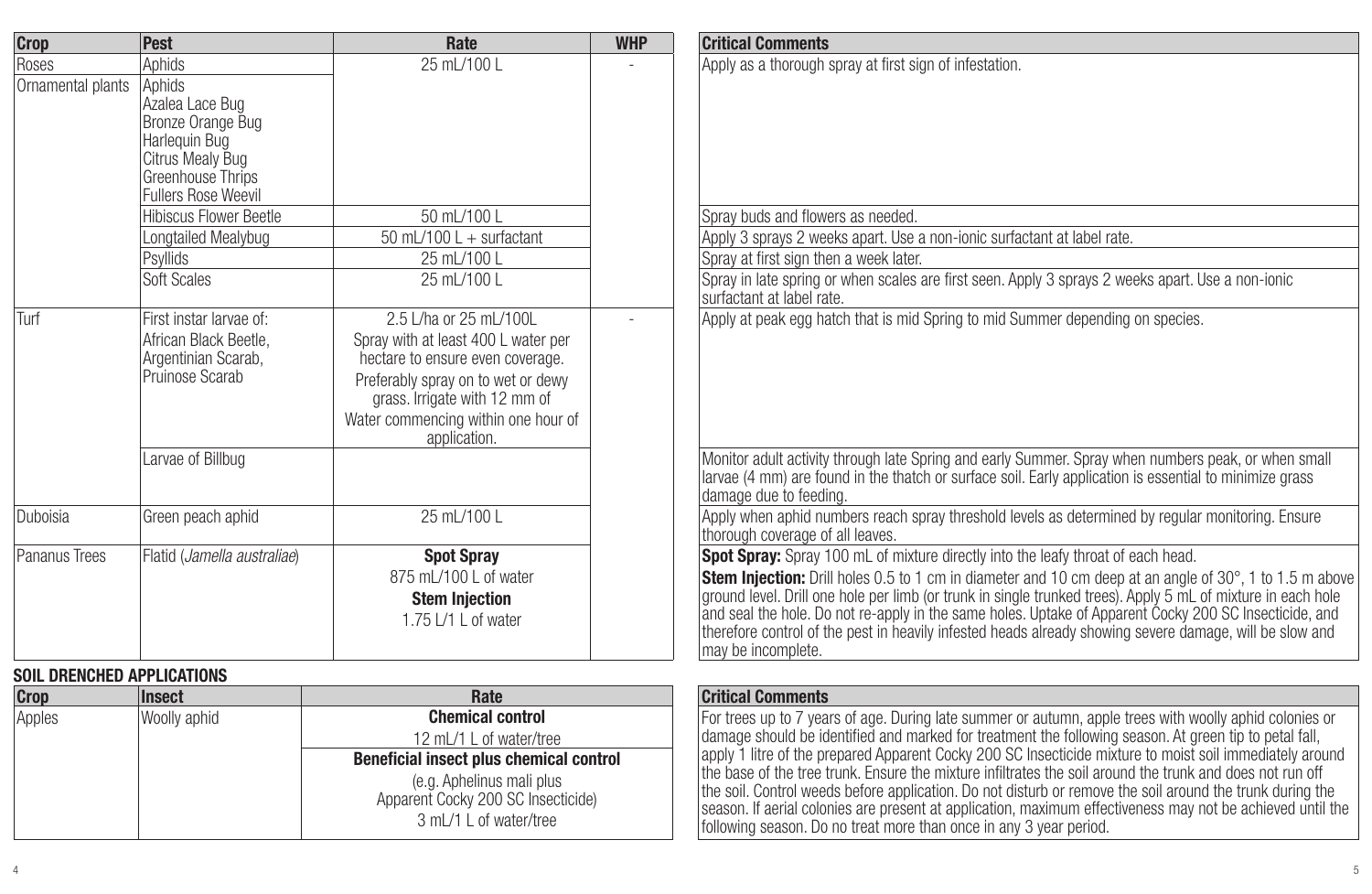| Crop (cont)                                                                    | Insect                                                                                                                                                                                                                                                                                                             | Rate                                                                                                                                                                                                       | <b>Critical Comments</b>                                                                                                                                                                                                                                                                                                                                                                                                                                                                                                                                                                                                                                    |
|--------------------------------------------------------------------------------|--------------------------------------------------------------------------------------------------------------------------------------------------------------------------------------------------------------------------------------------------------------------------------------------------------------------|------------------------------------------------------------------------------------------------------------------------------------------------------------------------------------------------------------|-------------------------------------------------------------------------------------------------------------------------------------------------------------------------------------------------------------------------------------------------------------------------------------------------------------------------------------------------------------------------------------------------------------------------------------------------------------------------------------------------------------------------------------------------------------------------------------------------------------------------------------------------------------|
| <b>Flm</b>                                                                     | Elm leaf beetle                                                                                                                                                                                                                                                                                                    | 7 mL/25 mm of tree diameter at breast height                                                                                                                                                               | Mix the required dose in sufficient water to adequately treat each tree. Use at least 50 L of mix per tree up<br>to a tree diameter of 400 - 500 mm and then add 100 L per tree for larger trees. Inject mix to a depth of<br>20 - 30 cm in a minimum of 4 injection sites per tree 0.75 to 1.5 m apart, arranged in an evenly spaced<br>grid to just beyond the drip line.<br>Ensure root zone is adequately moist with active root growth. Keep treated area moist for 7 - 10 days after<br>treatment. Treat at least 6 - 10 weeks prior to pest attack in the late winter or early spring when roots are<br>active. DO NOT treat if soil is waterlogged. |
| Seedling<br>Eucalyptus<br>(to 1 m high) in<br>pots                             | Chrysalid beetle larvae,<br>Psyllids                                                                                                                                                                                                                                                                               | 2.5 mL/plant                                                                                                                                                                                               | Mix in water up to 0.5 L per 3 L pot and apply to soil. Use less water for smaller pots.<br>DO NOT dilute to the point where mix runs out the bottom of pots.                                                                                                                                                                                                                                                                                                                                                                                                                                                                                               |
| Azaleas in pots                                                                | Azalea lace bug                                                                                                                                                                                                                                                                                                    | 3.5 mL/250 mL water/pot                                                                                                                                                                                    | Use as a soil drench for pots up to 20 L capacity. Prior to application remove mulch and dead vegetation,<br>and moisten the soil surface. Apply the Apparent Cocky 200 SC Insecticide mixture, and then water it in<br>well immediately after application.                                                                                                                                                                                                                                                                                                                                                                                                 |
| Ornamentals in<br>pots                                                         | Scarab beetle larvae                                                                                                                                                                                                                                                                                               | 3.5 mL/5 L water                                                                                                                                                                                           | Use as a soil drench. 5 L of mixture will treat twenty 6 L pots. Prior to application remove mulch and dead<br>vegetation, and moisten the soil surface. Apply the Apparent Cocky 200 SC Insecticide mixture, and then<br>water it in well immediately after application.                                                                                                                                                                                                                                                                                                                                                                                   |
| Roses                                                                          | Aphids                                                                                                                                                                                                                                                                                                             | 3.5 mL/2 L water/plant                                                                                                                                                                                     | Use as a soil drench by pouring mixture evenly around drip zone. Use this rate for plants up to 1 m high.<br>For each additional metre of plant height, add 2 mL extra of Apparent Cocky 200 SC Insecticide to the 2<br>L of water. Prior to application remove mulch and dead vegetation, and moisten the soil surface. Apply the<br>Apparent Cocky 200 SC Insecticide mixture, and then water it in well immediately after application.                                                                                                                                                                                                                   |
|                                                                                |                                                                                                                                                                                                                                                                                                                    | For soil drench treatments, remove mulch and dead vegetation, and moisten the soil surface first. Apply<br>Apparent Cocky 200 SC Insecticide mixture, then water it in well immediately after application. |                                                                                                                                                                                                                                                                                                                                                                                                                                                                                                                                                                                                                                                             |
| <b>WITHHOLDING PERIODS:</b><br>Apples:<br><b>Cotton:</b><br>AFTER APPLICATION. | AUTHORISED UNDER APPROPRIATE LEGISLATION.<br>NOT REQUIRED WHEN USED AS DIRECTED.<br><b>DO NOT HARVEST FOR 13 WEEKS AFTER APPLICATION.</b><br><b>DO NOT GRAZE OR CUT FOR STOCK FOOD.</b><br><b>Cucurbits: DO NOT HARVEST FOR 1 DAY AFTER APPLICATION.</b><br>Tomatoes: DO NOT HARVEST FOR 3 DAYS AFTER APPLICATION. | NOT TO BE USED FOR ANY PURPOSE, OR IN ANY MANNER, CONTRARY TO THIS LABEL UNLESS<br>Brassicas, Capsicum, Eggplant, Potatoes, Sweet Potatoes: DO NOT HARVEST FOR 7 DAYS                                      |                                                                                                                                                                                                                                                                                                                                                                                                                                                                                                                                                                                                                                                             |
|                                                                                | Stone Fruit: DO NOT HARVEST FOR 21 DAYS AFTER APPLICATION.<br>BO NOT CRAZE ANY TREATER AREA. OR OUT FOR CTOOK FOOR                                                                                                                                                                                                 |                                                                                                                                                                                                            |                                                                                                                                                                                                                                                                                                                                                                                                                                                                                                                                                                                                                                                             |

**DO NOT GRAZE ANY TREATED AREA, OR CUT FOR STOCK FOOD. DO NOT FEED PRODUCE HARVESTED FROM TREATED AREA TO ANIMALS, INCLUDING POULTRY.**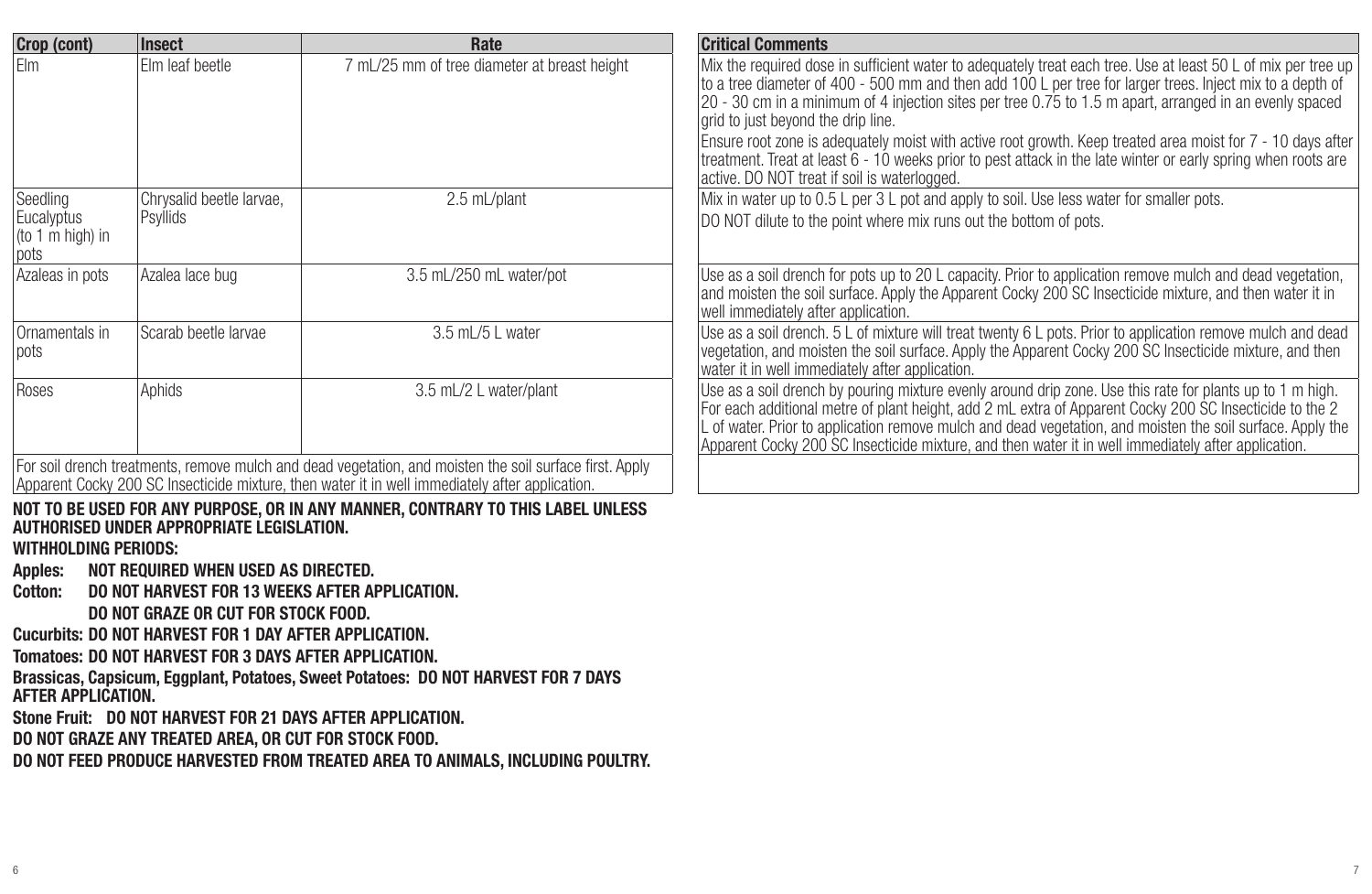#### **GENERAL INSTRUCTIONS INSECTICIDE RESISTANCE WARNING GROUP 4A INSECTICIDE**

For insecticide resistance management, Apparent Cocky 200 SC Insecticide is a Group 4A insecticide. Some naturally occurring insect biotypes resistant to Apparent Cocky 200 SC Insecticide and other Group 4A insecticides may exist through normal genetic variability in any insect population. The resistant individuals can eventually dominate the insect population if Apparent Cocky 200 SC Insecticide or other Group 4A insecticides are used repeatedly. The effectiveness of Apparent Cocky 200 SC Insecticide on resistant individuals could be significantly reduced.

Since occurrence of resistant individuals is difficult to detect prior to use, Apparent Pty Ltd accepts no liability for any losses that may result from the failure of Apparent Cocky 200 SC Insecticide to control resistant insects. Apparent Cocky 200 SC Insecticide may be subject to specific resistance management strategies. For further information contact your local supplier, Apparent Pty Ltd representative or local agricultural department agronomist.

#### **INSECT RESISTANCE MANAGEMENT STRATEGY**

#### **Cotton aphid in cotton**

Observe the cotton industry Insecticide Resistance Management Strategy (IRMS).

#### **Aphids, whitefly and melon thrips in various crops**

DO NOT apply Apparent Cocky 200 SC Insecticide (or other Group 4A insecticides) in consecutive sprays within and between seasons. Rotate with registered insecticides from other mode of action groups.

#### **Confined Environments such as glasshouses**

Annuals - Do not apply more than one spray of Apparent Cocky 200 SC Insecticide (or other Group 4A insecticides) to any one crop.

Perennials - Rotate with registered insecticides from other groups. Use a maximum of three Apparent Cocky 200 SC Insecticide (or other Group 4A insecticides) sprays in any 12 month period.

#### **MIXING/APPLICATION**

Prior to pouring, shake container vigorously, then add the required quantity of Apparent Cocky 200 SC Insecticide to water in the spray vat while stirring or with agitators in motion.

#### **Special Instructions for Stone Fruit**

#### **Dilute Spraying (Stone Fruit)**

- Use a sprayer designed to apply high volumes of water up to the point of run-off and matched to the crop being sprayed.
- Set up and operate the sprayer to achieve even coverage throughout the crop canopy. Apply sufficient water to cover the crop to the point of run-off. Avoid excessive run-off.
- The required water volume may be determined by applying different test volumes, using different settings on the sprayer, from industry guidelines or expert advice.
- Add the amount of product specified in the Directions for Use table for each 100 L of water. Spray to the point of run-off.
- The required dilute spray volume will change and the sprayer set up and operation may also need to be changed, as the crop grows.

#### **Concentrate Spraying (Stone Fruit)**

- Use a sprayer designed and set up for concentrate spraying (that is a sprayer which applies water volumes less than those required to reach the point of run-off) and matched to the crop being sprayed.
- Set up and operate the sprayer to achieve even coverage throughout the crop canopy using your chosen water volume.
- Determine the appropriate dilute spray volume (See Dilute Spraying above) for the crop canopy. This is needed to calculate the concentrate mixing rate.
- The mixing rate for concentrate spraying can then be calculated in the following way: Example Only
- 1. Dilute spray volume as determined above: For example 1,500 L/ha.
- 2. Your chosen spray volume: For example 500 L/ha.
- 3. The concentrate factor in this example is:  $3 \times 100$ .  $\pm 500$  L  $\pm 500$  L  $= 3$ ).
- 4. If the dilute label rate is 10 mL/100 L, then the concentrate rate becomes 3 x 10, that is 30 mL/ 100 L of concentrate spraying.

The chosen spray volume, amount of product per 100 L of water, and the sprayer set up and operation may need to be changed as the crop grows.

Do not use a concentrate rate higher than that specified in the Critical Comments.

For further information on concentrate spraying, users are advised to consult relevant industry guidelines, undertake appropriate competency training and follow industry Best Practices.

#### **APPLICATION (Cotton)**

Thorough coverage of cotton plants is essential to achieve maximum performance from Apparent Cocky 200 SC Insecticide plus Gulf Ag Penetra Penetrant. Equipment should be calibrated to achieve a minimum of 60 droplets/cm² on the target foliage. A droplet Volume Median Diameter (VMD) for optimum performance from Apparent Cocky 200 SC Insecticide plus Penetra is dependent on equipment and is defined below. Do not apply when unfavorable environmental conditions may reduce the quality of spray coverage.

#### **Ground Application (Cotton)**

Application using ground equipment should be made using hollow cone nozzles with a minimum spray volume of 100 L/ha. Hollow cone nozzles are recommended but if flat fan nozzles are used, higher water volumes will be required and nozzles should be configured to ensure thorough coverage. A droplet VMD of 150 - 180 microns must be used. Where multiple nozzles per row are used, they should be of the same specification to ensure that each nozzle contributes an equal proportion of the required dose. Where multiple nozzles per row are used (particularly for banded application) ensure the correct nozzle overlap pattern is achieved on the target foliage. Banded applications less than 100% are not recommended beyond the 15 node crop stage.

#### **Aerial Application (Cotton)**

Apply in a minimum spray volume of 25 L/ha. A droplet VMD of 120 - 150 microns must be used. Do not exaggerate swath width or exceed a swath of 20 to 22 m. Do not apply Apparent Cocky 200 SC Insecticide plus Penetra using Ultra Low Volume (ULV) methods. The use of large droplet placement equipment is not recommended.

#### **EXPORT OF TREATED PRODUCE**

8 9 Growers should note that MRLs or import tolerances do not exist in all markets for edible produce treated with Apparent Cocky 200 SC Insecticide. If you are growing produce for export, please check with Apparent Pty Ltd for the latest information on MRLs and import tolerances before using Apparent Cocky 200 SC Insecticide.